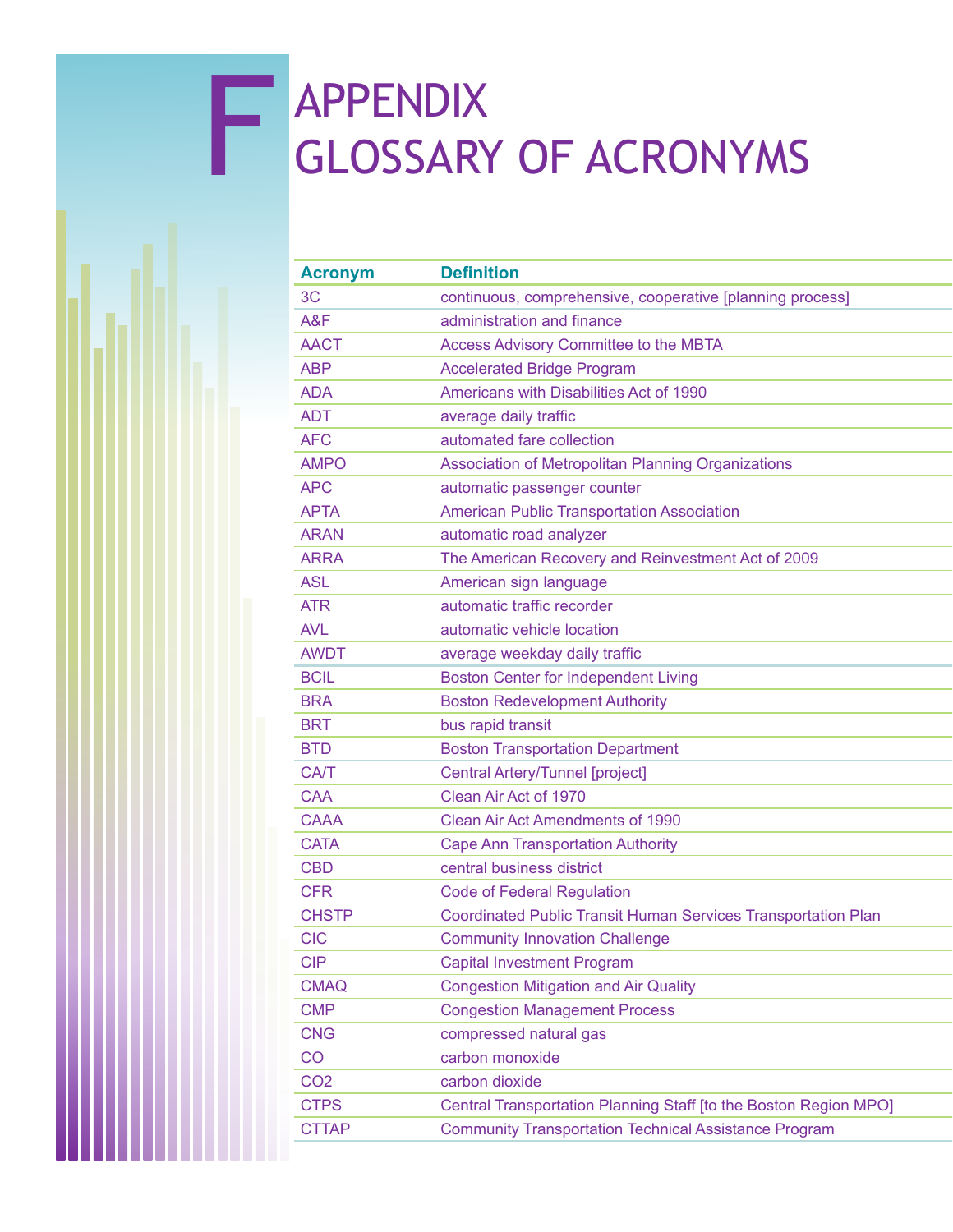| <b>Acronym</b> | <b>Definition</b>                                                |
|----------------|------------------------------------------------------------------|
| <b>DBMS</b>    | Database Management System                                       |
| <b>DCAMM</b>   | Division of Capital Asset Management and Maintenance             |
| <b>DCR</b>     | Department of Conservation and Recreation                        |
| <b>DEIR</b>    | draft environmental impact report [MA]                           |
| <b>DEIS</b>    | draft environmental impact statement [federal]                   |
| <b>DEP</b>     | <b>Department of Environmental Protection [MA]</b>               |
| <b>DMU</b>     | diesel multiple unit                                             |
| <b>DTA</b>     | dynamic traffic assignment                                       |
| <b>EERPAT</b>  | <b>Energy and Emissions Reduction Policy Analysis Tool</b>       |
| <b>EIR</b>     | environmental impact report [MA]                                 |
| <b>EIS</b>     | environmental impact statement [federal]                         |
| EJ             | environmental justice                                            |
| <b>EOEEA</b>   | <b>Executive Office of Energy and Environmental Affairs [MA]</b> |
| <b>EOHED</b>   | Executive Office of Housing and Economic Development [MA]        |
| <b>EOHHS</b>   | Executive Office of Health and Human Services [MA]               |
| <b>EPA</b>     | <b>Environmental Protection Agency [federal]</b>                 |
| <b>EPDO</b>    | equivalent property damage only [index]                          |
| <b>ETC</b>     | electronic toll collection                                       |
| <b>FDR</b>     | functional design report                                         |
| <b>FEIR</b>    | final environmental impact report [MA]                           |
| <b>FEIR</b>    | final environmental impact statement [federal]                   |
| <b>FFGA</b>    | full funding grant agreement                                     |
| FFY, FFYs      | federal fiscal year, federal fiscal years                        |
| <b>FHEA</b>    | <b>Fair Housing Equity Assessment</b>                            |
| <b>FHWA</b>    | <b>Federal Highway Administration</b>                            |
| <b>FONSI</b>   | finding of no significant impact                                 |
| <b>FTA</b>     | <b>Federal Transit Administration</b>                            |
| <b>GANS</b>    | grant anticipation notes [municipal bond financing]              |
| <b>GHG</b>     | greenhouse gas [as in greenhouse gas emissions]                  |
| <b>GIS</b>     | geographic information system                                    |
| <b>GLX</b>     | Green Line Extension [Green Line Extension project]              |
| <b>GPS</b>     | global positioning system                                        |
| <b>GWI</b>     | global warming index                                             |
| <b>GWSA</b>    | Global Warming Solutions Act of 2008 [MA]                        |
| <b>HOV</b>     | high-occupancy vehicle                                           |
| <b>HPP</b>     | high-priority projects                                           |
| <b>HSIP</b>    | <b>Highway Safety Improvement Program</b>                        |
| <b>HTC</b>     | <b>Healthy Transportation Compact</b>                            |
| <b>ICC</b>     | Inner Core Committee [MAPC subregion]                            |
|                |                                                                  |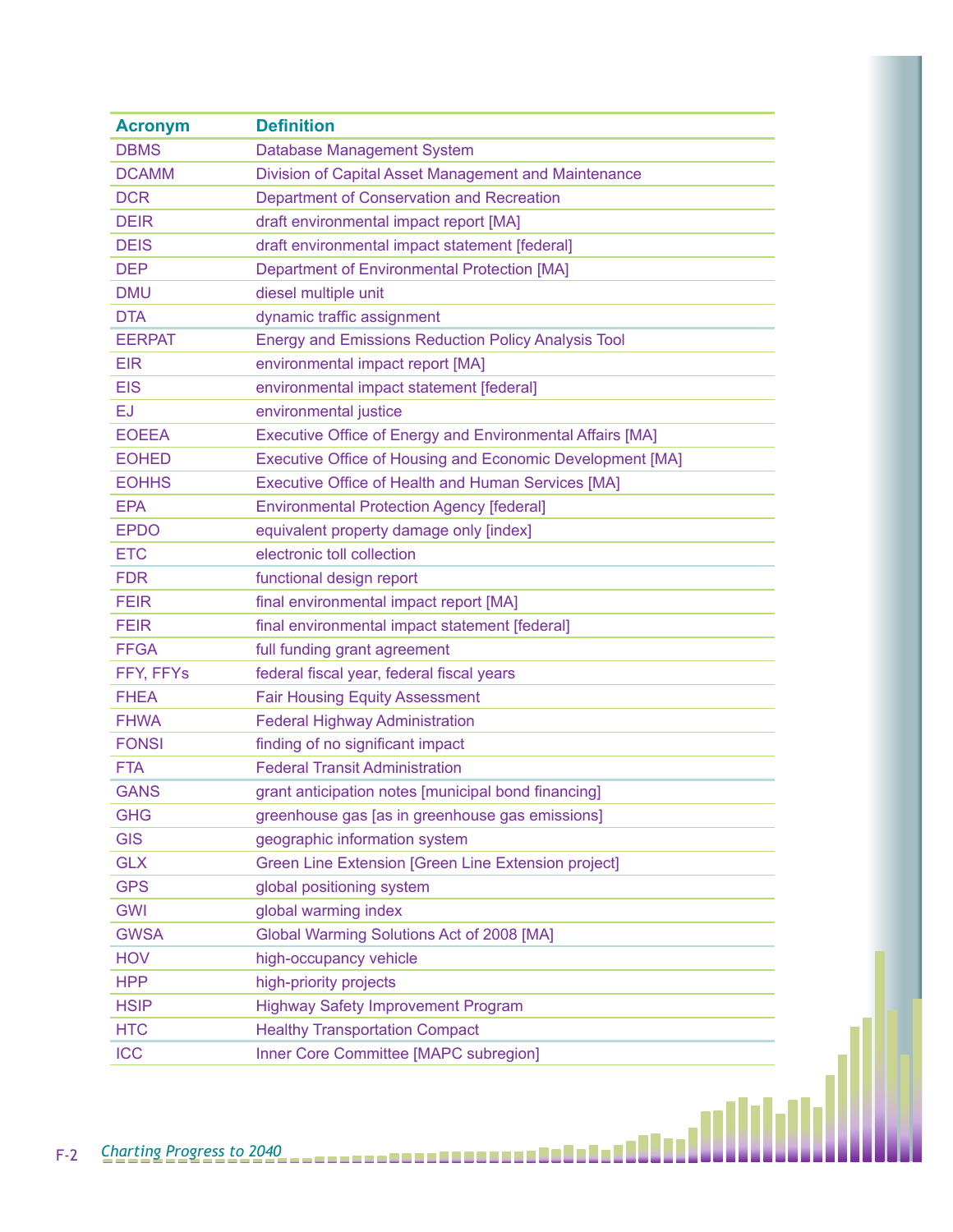| <b>Acronym</b>   | <b>Definition</b>                                                    |
|------------------|----------------------------------------------------------------------|
| <b>IMS</b>       | intermodal management system                                         |
| <b>INVEST</b>    | Infrastructure Voluntary Evaluation Sustainability Tool [FHWA]       |
| <b>IPCC</b>      | Intergovernmental Panel on Climate Change                            |
| <b>ISTEA</b>     | Intermodal Surface Transportation Efficiency Act [federal]           |
| IT&S             | Information Technology and Systems [CTPS group]                      |
| <b>ITDP</b>      | Institute for Transportation and Development Policy                  |
| <b>ITE</b>       | <b>Institute of Transportation Engineers</b>                         |
| <b>ITS</b>       | intelligent transportation systems                                   |
| <b>JARC</b>      | Job Access and Reverse Commute [program]                             |
| <b>LAP</b>       | language access plan                                                 |
| <b>LCW</b>       | <b>Livable Community Workshop</b>                                    |
| <b>LEP</b>       | limited English proficiency                                          |
| <b>LNG</b>       | liquefied natural gas                                                |
| <b>LOS</b>       | level of service                                                     |
| <b>LRTA</b>      | <b>Lowell Regional Transit Authority</b>                             |
| <b>LRTP</b>      | Long-Range Transportation Plan                                       |
| <b>MAGIC</b>     | Minuteman Advisory Group on Interlocal Coordination                  |
| <b>MAP-21</b>    | Moving Ahead for Progress in the 21st Century Act [federal]          |
| <b>MAPC</b>      | <b>Metropolitan Area Planning Council</b>                            |
| <b>MARPA</b>     | <b>Massachusetts Association of Regional Planning Agencies</b>       |
| <b>MassDOT</b>   | <b>Massachusetts Department of Transportation</b>                    |
| <b>MassGIS</b>   | Massachusetts Office of Geographic Information                       |
| <b>Massport</b>  | <b>Massachusetts Port Authority</b>                                  |
| <b>MassRIDES</b> | MassDOT's statewide travel options program                           |
| <b>MBCR</b>      | Massachusetts Bay Commuter Railroad                                  |
| <b>MBTA</b>      | <b>Massachusetts Bay Transportation Authority</b>                    |
| <b>MCAD</b>      | <b>Massachusetts Commission Against Discrimination</b>               |
| <b>MEMA</b>      | <b>Massachusetts Emergency Management Agency</b>                     |
| <b>MEPA</b>      | <b>Massachusetts Environmental Policy Act</b>                        |
| <b>MGL</b>       | Massachusetts general laws                                           |
| <b>MHS</b>       | metropolitan highway system                                          |
| <b>MAGIC</b>     | Minuteman Advisory Group on Interlocal Coordination [MAPC subregion] |
| <b>MOU</b>       | memorandum of understanding                                          |
| <b>MOVES</b>     | Motor Vehicle Emissions Simulator [EPA]                              |
| <b>MPO</b>       | metropolitan planning organization [Boston Region MPO]               |
| <b>MPOinfo</b>   | Boston Region MPO's email contact list                               |
| <b>MWGMC</b>     | <b>MetroWest Growth Management Committee</b>                         |
| <b>MWRC</b>      | MetroWest Regional Collaborative [MAPC subregion]                    |
| <b>MWRTA</b>     | <b>MetroWest Regional Transit Authority</b>                          |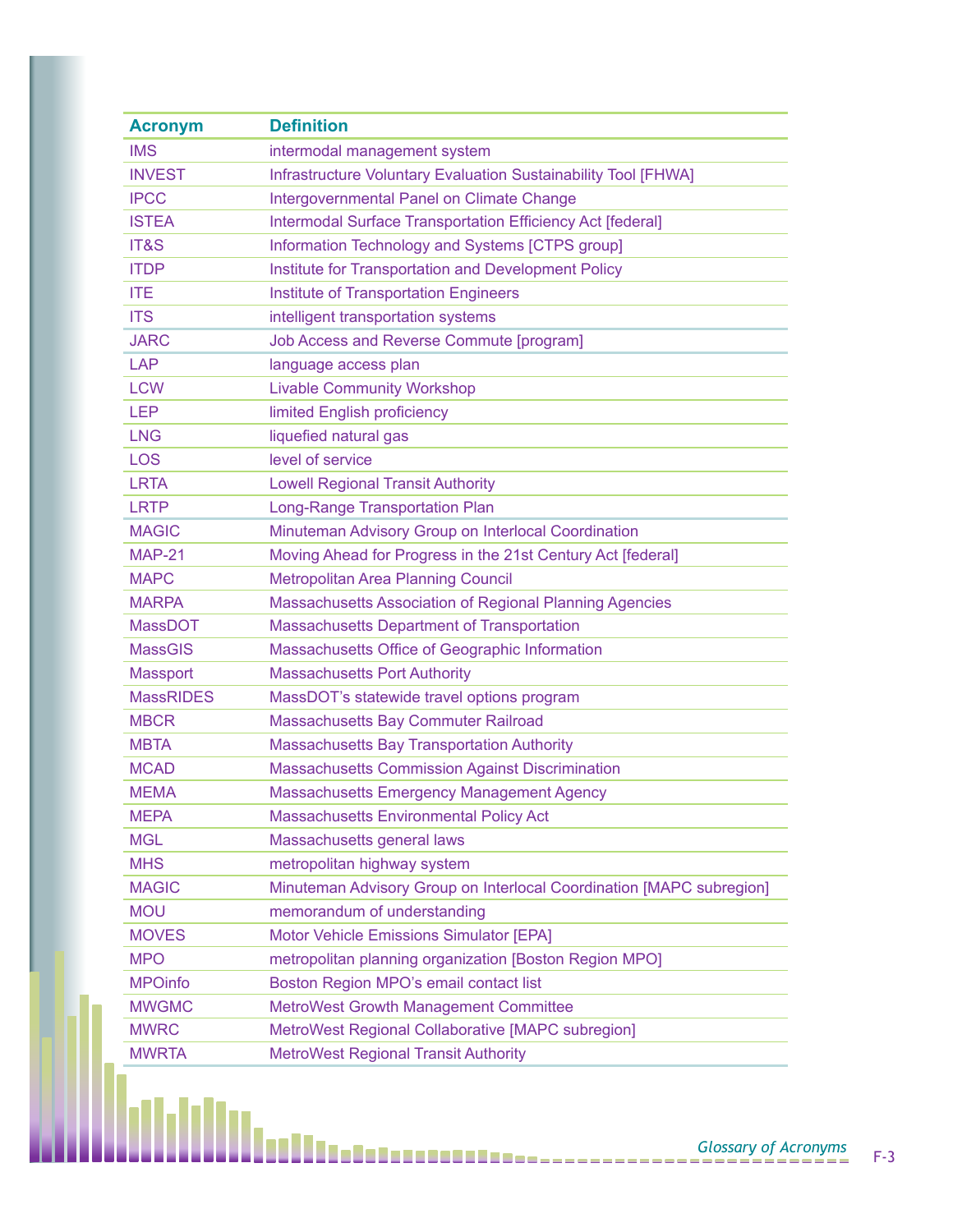| <b>Acronym</b> | <b>Definition</b>                                            |  |
|----------------|--------------------------------------------------------------|--|
| <b>NAAQS</b>   | <b>National Ambient Air Quality Standards</b>                |  |
| <b>NBPD</b>    | National Bicycle and Pedestrian Documentation Project        |  |
| <b>NEPA</b>    | <b>National Environmental Policy Act</b>                     |  |
| <b>NHPP</b>    | National Highway Performance Program                         |  |
| <b>NMHC</b>    | non-methane hydrocarbons                                     |  |
| <b>NSTF</b>    | North Shore Task Force [MAPC subregion]                      |  |
| <b>NSPC</b>    | North Suburban Planning Council [MAPC subregion]             |  |
| <b>NOx</b>     | nitrogen oxides                                              |  |
| <b>NTD</b>     | <b>National Transit Database</b>                             |  |
| <b>NTP</b>     | notice to proceed                                            |  |
| <b>O&amp;M</b> | operations and management                                    |  |
| <b>ODCR</b>    | Office of Diversity and Civil Rights [MassDOT]               |  |
| <b>OE</b>      | operating expenses                                           |  |
| <b>OTA</b>     | <b>Office for Transportation Access [MBTA]</b>               |  |
| <b>OTP</b>     | Office of Transportation Planning [MassDOT]                  |  |
| P3 [1]         | <b>Public Participation Plan</b>                             |  |
| P3 [2]         | public private partnership                                   |  |
| <b>PBPP</b>    | performance-based planning and programming                   |  |
| <b>PDM</b>     | Pre-Disaster Mitigation Program [federal]                    |  |
| <b>PEV</b>     | pedestrian environmental variable                            |  |
| PL             | public law [PL] funds, or metropolitan planning funds [FHWA] |  |
| <b>PM2.5</b>   | particulate matter smaller than 2.5 micrometers in size      |  |
| <b>PM10</b>    | particulate matter up to 10 micrometers in size              |  |
| <b>PMT</b>     | Program for Mass Transportation [MBTA]                       |  |
| ppm            | parts per million                                            |  |
| <b>PSA</b>     | <b>Project Selection Advisory Council</b>                    |  |
| <b>RCCs</b>    | <b>Regional Coordinating Councils</b>                        |  |
| <b>RIF</b>     | roadway inventory file                                       |  |
| <b>RMV</b>     | <b>Registry of Motor Vehicles</b>                            |  |
| <b>ROC</b>     | Rider Oversight Committee [MBTA]                             |  |
| <b>ROW</b>     | right-of-way                                                 |  |
| <b>RPA</b>     | regional planning agency                                     |  |
| <b>RSA</b>     | Roadway Safety Audit [FHWA]                                  |  |
| <b>RSS</b>     | rich site summary [Web, feed]                                |  |
| <b>RTA</b>     | regional transit authority                                   |  |
| <b>RTAC</b>    | Regional Transportation Advisory Council [Advisory Council]  |  |
| <b>RTC</b>     | <b>Regional Transportation Center</b>                        |  |
|                |                                                              |  |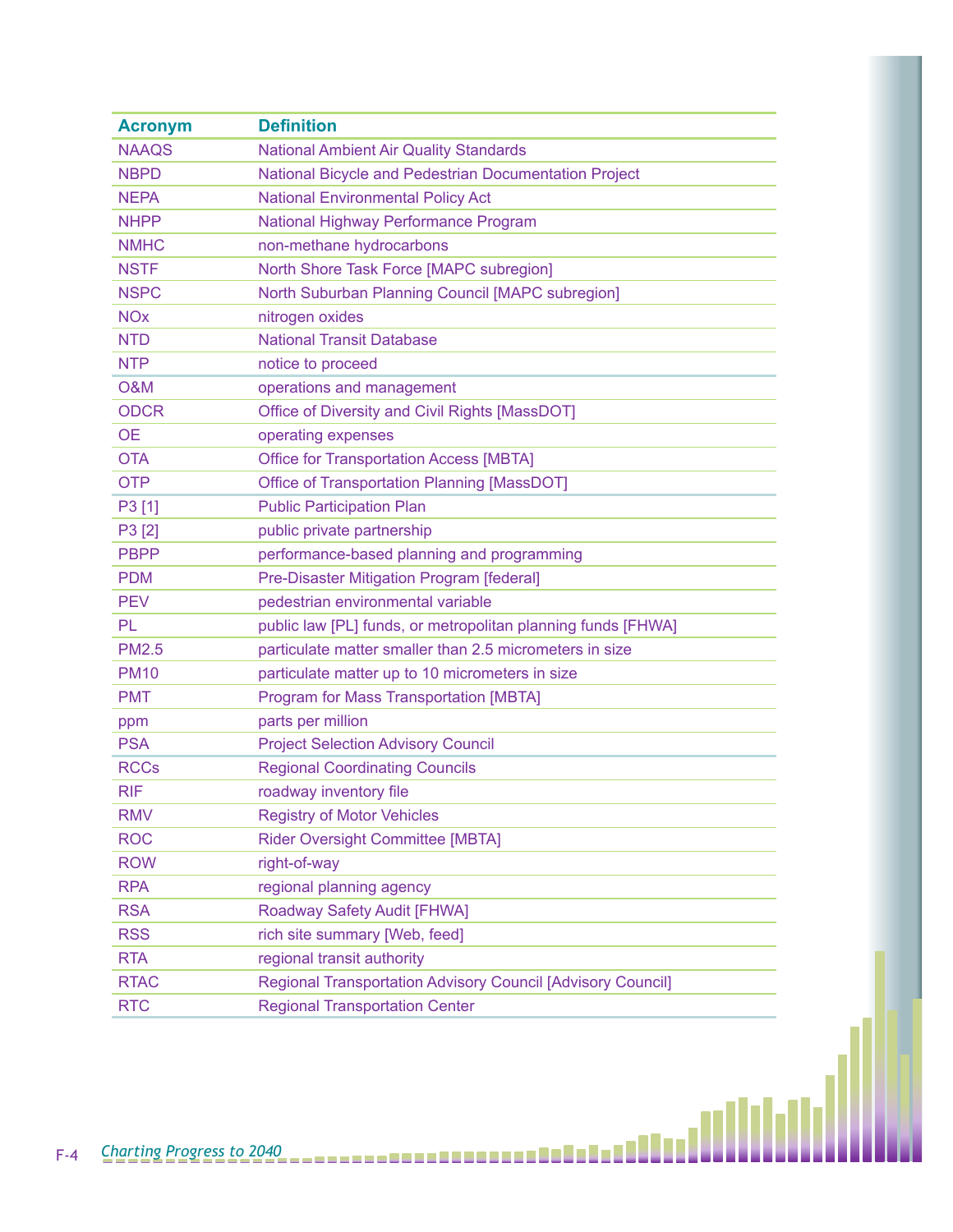| <b>Acronym</b>    | <b>Definition</b>                                                                                             |
|-------------------|---------------------------------------------------------------------------------------------------------------|
| <b>SAFE</b>       | service and fare equity [analysis]                                                                            |
| <b>SAFETEA-LU</b> | Safe, Accountable, Flexible, Efficient Transportation Equity Act-A Legacy<br>for Users                        |
| <b>SCCCT</b>      | <b>Statewide Coordinating Council on Community Transportation</b>                                             |
| <b>SCI</b>        | sustainable communities initiative                                                                            |
| <b>SDO</b>        | supplier diversity office                                                                                     |
| <b>SFY</b>        | state fiscal year                                                                                             |
| <b>SGR</b>        | state-of-good repair                                                                                          |
| <b>SHRP</b>       | <b>Strategic Highway Research Program</b>                                                                     |
| <b>SHSP</b>       | <b>Strategic Highway Safety Plan</b>                                                                          |
| <b>SIP</b>        | <b>State Implementation Plan</b>                                                                              |
| <b>SNAC</b>       | special needs advisory committee                                                                              |
| <b>SNLA</b>       | <b>Small Necessities Leave Act</b>                                                                            |
| <b>SORE</b>       | statement of revenue and expenses                                                                             |
| SOV               | single-occupancy vehicle                                                                                      |
| <b>SPR</b>        | <b>Statewide Planning and Research</b>                                                                        |
| <b>SRTS</b>       | <b>Safe Routes to School</b>                                                                                  |
| <b>STB</b>        | <b>State Transportation Building [Boston]</b>                                                                 |
| <b>STIP</b>       | <b>State Transportation Improvement Program</b>                                                               |
| <b>STP</b>        | <b>Surface Transportation Program</b>                                                                         |
| <b>SWAP</b>       | South West Advisory Committee [MAPC subregion]                                                                |
| <b>TAM</b>        | transit asset management                                                                                      |
| <b>TAP</b>        | <b>Transportation Alternatives Program</b>                                                                    |
| <b>TAZ</b>        | transportation analysis zone                                                                                  |
| <b>TCMs</b>       | transportation control measures                                                                               |
| <b>TCRP</b>       | <b>Transit Cooperative Research Program</b>                                                                   |
| <b>TDM</b>        | travel-demand management, or transportation-demand management                                                 |
| <b>TE</b>         | transportation equity                                                                                         |
| <b>TEAMS</b>      | <b>Travel Efficiency Assessment Method</b>                                                                    |
| <b>TEA-21</b>     | Transportation Equity Act for the 21st Century [federal]                                                      |
| <b>TIGER</b>      | <b>Transportation Investment Generating Economic Recovery [TIGER</b><br>Discretionary Grant program, federal] |
| <b>TIGGER</b>     | Transit Investments for Greenhouse Gas and Energy Reduction [FTA<br>grant program]                            |
| <b>TIP</b>        | <b>Transportation Improvement Program [MPO]</b>                                                               |
| <b>Title VI</b>   | Title VI of the Civil Rights Act of 1964                                                                      |
| <b>TMA</b> [1]    | transportation management area [FTA, FHWA]                                                                    |
| <b>TMA [2]</b>    | <b>Transportation Management Association</b>                                                                  |